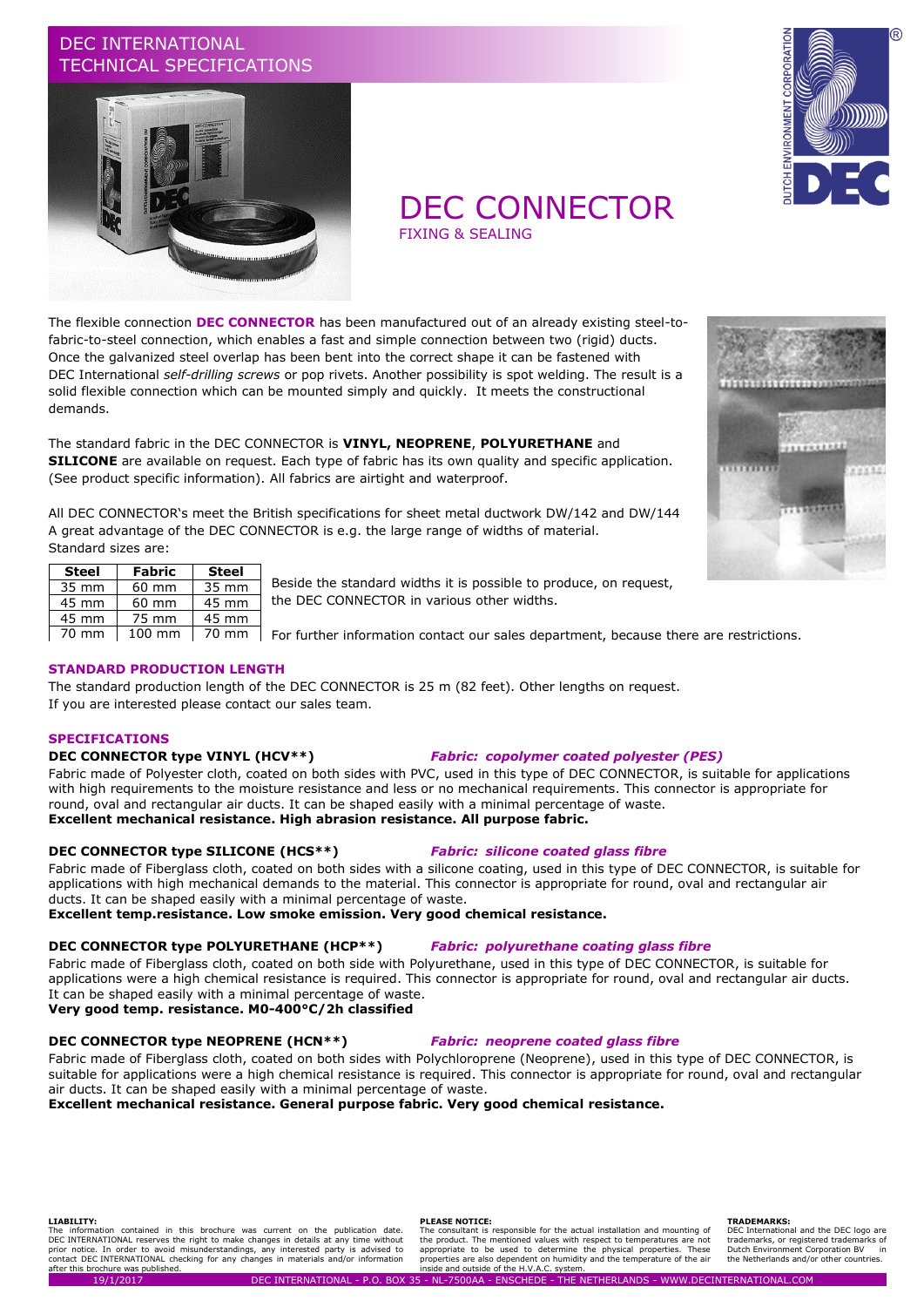## DEC INTERNATIONAL TECHNICAL SPECIFICATIONS





## DEC CONNECTOR

FIXING & SEALING

#### **FLANGED SEAM**

In the DEC CONNECTOR, particularly developed, various unique properties have been used, e.g. the modern flanged seam technology. Mostly a simple flanged seam has been used in similar products.

The DEC CONNECTOR has been produced with a flanged seam with 4 layers The double flanged seam gives an exceptional power to the connection between steel and fabric.

The double flanged seam is used in each type of DEC CONNECTOR.



seam is giving to the fabric. It can be shaped easily by bending and the open flanged seam prevents the damaging of the fabric.

## **GALVANIZED STEEL**

The galvanized steel in the DEC CONNECTOR meets the demands of the following specifications:

- > Thickness of plate : 400 microns
- Thickness tolerance : -50/+50 microns
- Sinking weight :  $275$  gr/m<sup>2</sup>
- Quality : STO2Z275
- Chromatic Reagenz : NA Quality IIA (fewer lead, so fewer pollution)

### **CHEMICAL RESISTANCE (GALVANIZED STEEL)**

This table indicates the chemical resistance of galvanized steel in relation to different chemicals. It is just a restricted summary. For more information about the resistance to, not mentioned chemicals, please contact our sales team.

Explanation:

- $1 =$  excellent
- $2 = good$
- 3 = moderated
- x = poor/not recommended



"DBC fanged seam

'common<br>'flanged

 $rac{1}{1}$ 

| <b>Chemicals</b>        | X | 3 | $\overline{\mathbf{2}}$ | 1 |
|-------------------------|---|---|-------------------------|---|
| Acetone                 |   |   |                         | V |
| Acetylene               |   |   |                         | V |
| Ammonia                 | V |   |                         |   |
| Benzene                 |   |   |                         | V |
| <b>Bromide</b>          | V |   |                         |   |
| <b>Butane</b>           |   |   |                         | V |
| Chlorine                | V |   |                         |   |
| Ethane                  |   |   |                         | V |
| Phenol                  | V |   |                         |   |
| Phosphoric acid         | ✓ |   |                         |   |
| Helium                  |   |   |                         | v |
| Carbon dioxide          |   |   | V                       |   |
| Carbon dioxide (liquid) | V |   |                         |   |
| Methane                 | ⊽ |   |                         |   |
| Methanol                |   |   |                         | V |
| Toluene                 |   |   |                         | V |
| Neon                    |   |   |                         |   |
| Ozone                   | v |   |                         |   |
| Nitric acid (diluted)   | ⊽ |   |                         |   |
| Nitrogen                |   |   |                         | V |
| Water                   |   |   | ✔                       |   |
| Water vapour            |   |   |                         | V |
| Hydrogen                |   |   |                         |   |
| Hydrochloric 37% cold   | V |   |                         |   |
| Hydrochloric 37% warm   | v |   |                         |   |
| Sulphur                 |   |   |                         | V |
| Sulphuric acid, diluted |   |   |                         | V |
| Sulphurous acid         |   |   |                         |   |

fabric

steel

#### **LIABILITY:**

The information contained in this brochure was current on the publication date.<br>DEC\_INTERNATIONAL\_reserves\_the\_right\_to\_make\_changes\_in\_details\_at\_any\_time\_without\_<br>prior\_notice.\_In\_order\_to\_avoid\_misunderstandings,\_any\_in

#### **PLEASE NOTICE:**

The consultant is responsible for the actual installation and mounting of the product. The mentioned values with respect to temperatures are not appropriate to be used to determine the physical properties. These properties are also dependent on humidity and the temperature of the air inside and outside of the H.V.A.C. system.

#### **TRADEMARKS:**

DEC International and the DEC logo are<br>trademarks, or registered trademarks of trademarks, or registered trademarks of Dutch Environment Corporation BV in the Netherlands and/or other countries.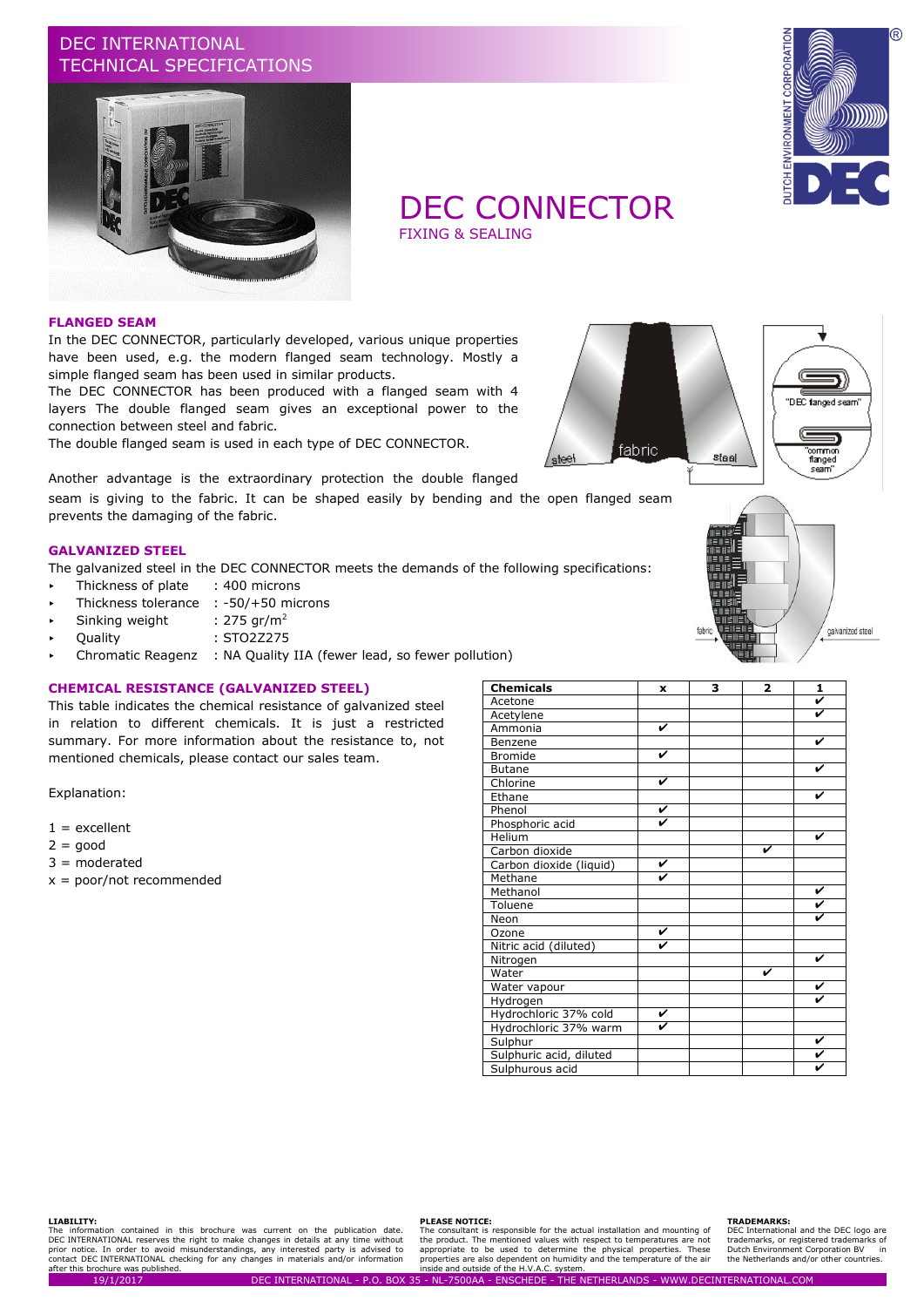## DEC INTERNATIONAL TECHNICAL SPECIFICATIONS





## DEC CONNECTOR FIXING & SEALING

#### To select the appropriate **DEC CONNECTOR** products consult the table below

|                                                | <b>Vinyl</b>                    | <b>Polyurethane</b>                        | <b>Silicone</b>          | <b>Neoprene</b>         |
|------------------------------------------------|---------------------------------|--------------------------------------------|--------------------------|-------------------------|
| <b>Mechanical data</b>                         |                                 |                                            |                          |                         |
| Weight $(gr/m^2)$ (backing+coating)            | 600                             | 460                                        | 520                      | 720                     |
| Temperature range (°C)                         | $-20 - +70$                     | $-20 - +120$                               | $-40 - +280$             | $-20 - +100$            |
| Max. temperature (°C)                          |                                 | (-50/+200 short intervals)<br>$+400 - 2h*$ | ÷,                       |                         |
| <b>Fire class</b>                              |                                 |                                            |                          |                         |
| France (CSTB)                                  | $\pmb{\times}$                  | $*MO$                                      | ٠                        |                         |
|                                                |                                 |                                            |                          |                         |
| Colour                                         | Grey                            | Grey                                       | Grey                     | <b>Black</b>            |
|                                                |                                 |                                            |                          |                         |
| <b>Chemical Resistance</b>                     |                                 |                                            |                          |                         |
| Acetone                                        | $\bullet\,\bullet$              | $\blacksquare$                             | $\bullet\bullet$         | $\bullet\,\bullet$      |
| Acetylene                                      | $\bullet \bullet$               | x                                          | $\bullet \bullet$        | $\bullet\bullet$        |
| Ammonia                                        | $\bullet$                       | $\mathsf{x}$                               | $\bullet$                | $\times$                |
| Benzene                                        | $\bullet\,\bullet$              | $\bullet\bullet$                           | $\blacksquare$           | $\bullet$               |
| <b>Butane</b>                                  | $\bullet$                       | $\bullet$                                  | ٠                        | $\bullet$               |
| Chlorine                                       | $\bullet\bullet\bullet$         | $\blacksquare$                             | ٠                        | $\bullet\bullet\bullet$ |
| Chlorine gas                                   | $\blacksquare$                  | $\blacksquare$                             | X                        | ٠.                      |
| Ethane                                         | $\bullet\bullet$                | $\bullet\bullet\bullet$                    | ٠                        | $\bullet\bullet$        |
| Phenol                                         | ٠.                              | $\blacksquare$                             | ٠                        |                         |
| Phosphoric acid                                | $\bullet\bullet$                | $\bullet$                                  | ٠                        | $\bullet\,\bullet$      |
| Helium                                         | $\bullet$                       | $\bullet$                                  | $\bullet$                | $\bullet$               |
| Carbon dioxide                                 | $\bullet$                       | x                                          | $\bullet\,\bullet$       | $\bullet\,\bullet$      |
| Carbon dioxide (liquid)                        | ٠                               | $\blacksquare$                             | ٠                        |                         |
| Methane                                        | $\bullet\bullet$                | $\bullet$                                  | ٠                        | $\bullet\bullet$        |
| Methanol                                       | $\bullet$                       | ٠                                          | $\bullet$                | $\bullet$               |
| Toluene                                        | $\blacksquare$                  | $\blacksquare$                             | $\blacksquare$           | $\pmb{\mathsf{x}}$      |
| Neon                                           | $\bullet$                       | $\bullet$                                  | $\bullet$                | $\bullet$               |
| Ozone                                          | $\bullet\bullet\bullet$         | $\bullet$                                  | $\bullet$                | $\bullet\bullet\bullet$ |
| Nitric acid (diluted)                          | $\bullet$                       | $\bullet\bullet\bullet$                    | $\bullet$<br>$\bullet$   | $\bullet$               |
| Nitrogen                                       | $\bullet$                       | $\bullet$                                  | $\bullet$                | $\bullet$               |
| Water                                          | $\bullet$                       | $\bullet$                                  | $\bullet$                | $\bullet$               |
| Water vapour                                   | ٠.                              | $\blacksquare$                             | ٠                        | $\blacksquare$          |
| Hydrogen                                       | $\bullet \bullet$               | x                                          | $\blacksquare$           | $\bullet\,\bullet$      |
| Hydrochloric 37% (cold)                        | $\bullet \bullet$               | $\blacksquare$                             | $\bullet\bullet$         | $\bullet\,\bullet$      |
| Hydrochloric 37% (warm)                        | ٠.                              | $\blacksquare$                             | ٠                        | $\blacksquare$          |
| Sulphur                                        | $\bullet$                       | $\mathsf{x}$                               | $\bullet$                | $\bullet$               |
| Sulphuric acid (diluted)                       | $\bullet\bullet$                | $\bullet\bullet\bullet$                    | $\blacksquare$           | $\bullet\bullet$        |
| Sulphurous acid                                | $\bullet \bullet$               | $\blacksquare$                             | $\blacksquare$           | $\bullet\bullet$        |
| $x = not been tested$<br>$\bullet$ = excellent | $\bullet \bullet = \text{good}$ | $\bullet \bullet \bullet =$ moderate       | $=$ poor/not recommended |                         |

#### **Self-Adhesive Fabric Pads**

The easy patch for our DEC Connector. Seals the place of connection tight.

| Code            | <b>Fabric Type</b>         | <b>Dimensions</b><br>WxL | Packaging       |
|-----------------|----------------------------|--------------------------|-----------------|
| HCPA106         | <b>RO-Robust</b>           | 50x60mm                  | 100 pcs $/$ box |
| <b>HCPA 110</b> | (PVC-Vinvl)                | 50x100mm                 | 100 pcs $/$ box |
| <b>HCPA 114</b> |                            | 50x140mm                 | 100 pcs $/$ box |
| <b>HCPA 206</b> |                            | 50x60mm                  | 100 pcs $/$ box |
| <b>HCPA 210</b> | <b>EO-Neoprene</b>         | 50x100mm                 | $100$ pcs / box |
| <b>HCPA 214</b> |                            | 50x140mm                 | 100 pcs $/$ box |
| <b>HCPA 001</b> | Double sided adhesive only | Rolls 50mm x 50m         |                 |





#### **LIABILITY:**

The information contained in this brochure was current on the publication date.<br>DEC INTERNATIONAL reserves the right to make changes in details at any time without<br>prior notice. In order to avoid misunderstandings, any int nation contained in this brochure was current on the publication date. The consultant is responsible for the actual installation and mounting of DEC International and<br>NATIONAL reserves the right to make changes in details

#### **PLEASE NOTICE:**

#### **TRADEMARKS:**

DEC International and the DEC logo are trademarks, or registered trademarks of Dutch Environment Corporation BV in the Netherlands and/or other countries.